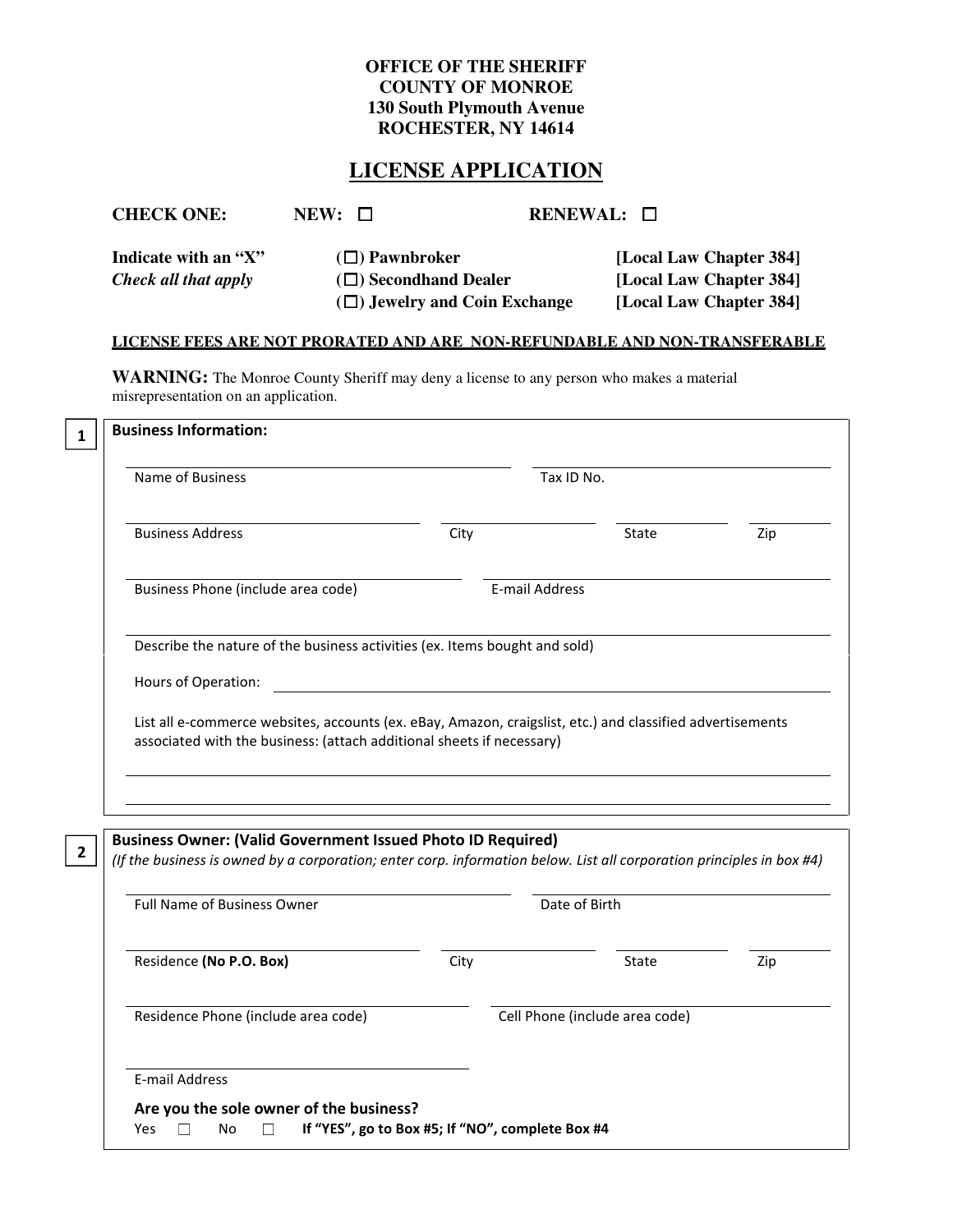| $\overline{\mathbf{3}}$ | Daily Business Operator: (if other than owner) (Valid Government Issued Photo ID Required)<br>(Only complete if Daily Business Operator is seeking the license in their name, if not leave blank and list Daily<br>Business Operator as employee in Box #7)                                                                 |               |                                    |              |  |
|-------------------------|-----------------------------------------------------------------------------------------------------------------------------------------------------------------------------------------------------------------------------------------------------------------------------------------------------------------------------|---------------|------------------------------------|--------------|--|
|                         |                                                                                                                                                                                                                                                                                                                             |               |                                    |              |  |
|                         | Full Name of Daily Business Operator                                                                                                                                                                                                                                                                                        |               | Date of Birth                      |              |  |
|                         | Residence (No P.O. Box)                                                                                                                                                                                                                                                                                                     | City          | State                              | Zip          |  |
|                         | Residence Phone (include area code)                                                                                                                                                                                                                                                                                         |               | Cell Phone (include area code)     |              |  |
|                         | E-mail Address                                                                                                                                                                                                                                                                                                              |               |                                    |              |  |
| 4                       | NOTE: If the owner or operator is a partnership, corporation, D.B.A. or other business entity, set forth the<br>following information for all of the principals of the business (attach additional sheets if necessary):<br>(Only complete Box #4 if "No" was checked in Box #2; if "Yes" was checked leave this box blank) |               |                                    |              |  |
|                         | Name of Business Entity                                                                                                                                                                                                                                                                                                     |               |                                    |              |  |
|                         | <b>Full Name</b><br>Title                                                                                                                                                                                                                                                                                                   | Date of Birth | Home Address                       | Phone Number |  |
|                         |                                                                                                                                                                                                                                                                                                                             |               |                                    |              |  |
|                         |                                                                                                                                                                                                                                                                                                                             |               |                                    |              |  |
|                         |                                                                                                                                                                                                                                                                                                                             |               |                                    |              |  |
| 5                       | Do you currently, or have you ever, operated any other business in the County of Monroe which was required to<br>obtain a Certificate of Use, Business Permit or State or Local License? (attach additional sheets if necessary)                                                                                            |               |                                    |              |  |
|                         | Yes □ No □ If "YES", please list below:                                                                                                                                                                                                                                                                                     |               |                                    |              |  |
|                         | Name of Business                                                                                                                                                                                                                                                                                                            |               | Type of Certificate/Permit/License |              |  |
|                         | <b>Business Address</b>                                                                                                                                                                                                                                                                                                     | City          | State                              | Zip          |  |
| 6                       | <b>Property Owner:</b>                                                                                                                                                                                                                                                                                                      |               |                                    |              |  |
|                         | Full Name of Property Owner                                                                                                                                                                                                                                                                                                 |               | Date of Birth                      |              |  |
|                         | Residence (No P.O. Box)                                                                                                                                                                                                                                                                                                     | City          | State                              | Zip          |  |
|                         | Residence Phone (include area code)                                                                                                                                                                                                                                                                                         |               | Cell Phone (include area code)     |              |  |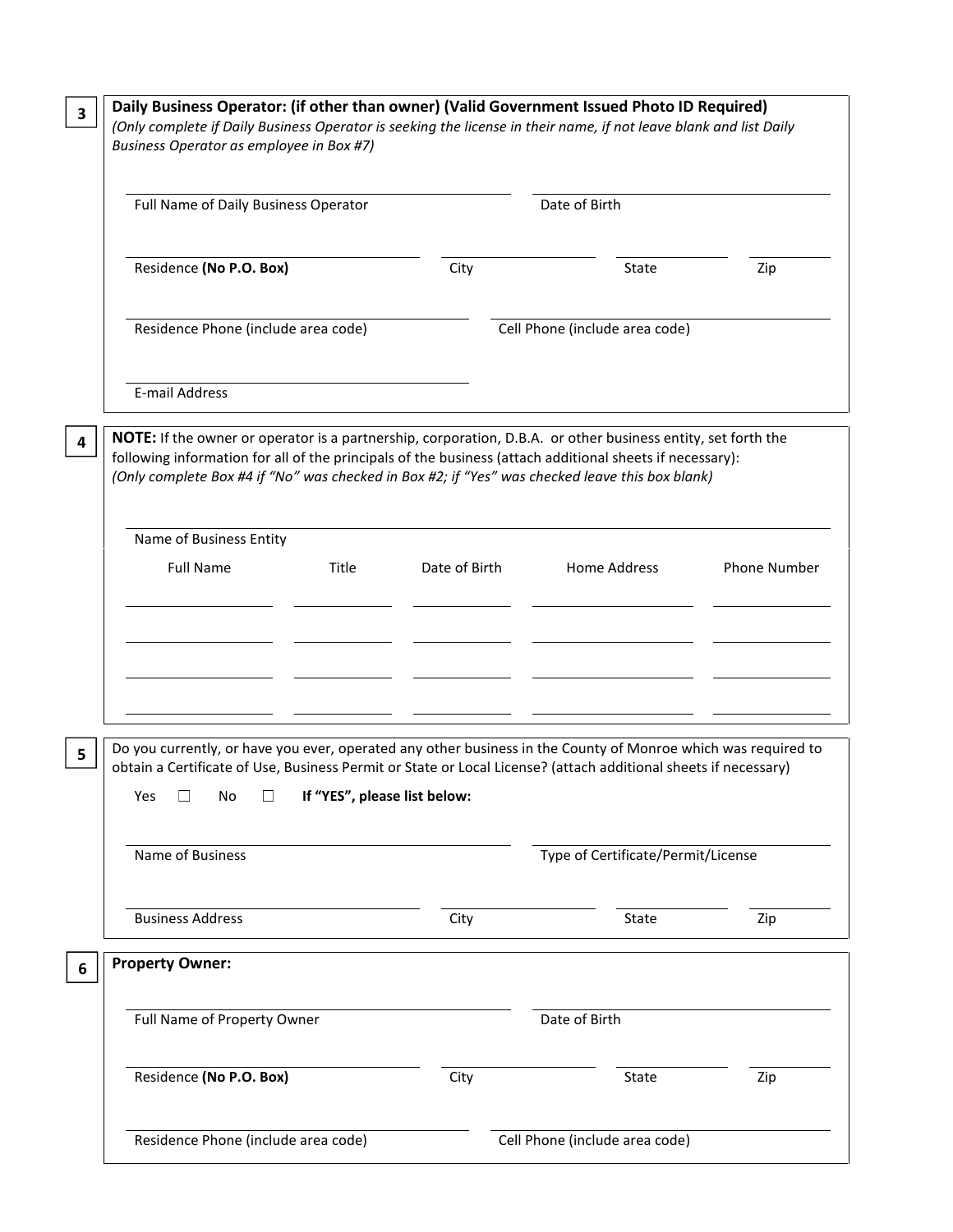| $\overline{\mathbf{z}}$ | Identity of employees (attach additional sheets if necessary)                                                                                                                                                                                                                                |      |                                                                               |     |
|-------------------------|----------------------------------------------------------------------------------------------------------------------------------------------------------------------------------------------------------------------------------------------------------------------------------------------|------|-------------------------------------------------------------------------------|-----|
| 8                       | Name: Last, First, Middle Initial<br>Has the owner or operator had any previous involvement with any other pawn shop, secondhand dealer store or<br>jewelry and coin exchange?<br>Yes<br>No<br>$\Box$<br>П                                                                                   |      | Date of Birth<br>If "YES", please provide the following information for each: |     |
|                         | (attach additional sheets if necessary)<br>Name of Owner or Operator<br>Name of Business                                                                                                                                                                                                     |      | Dates Involved                                                                |     |
|                         | <b>Business Address</b>                                                                                                                                                                                                                                                                      | City | State                                                                         | Zip |
| 9                       | In the past two years has the business, business owner or manager had a pawnshop, secondhand dealer or jewelry<br>and coin exchange dealer's license or permit denied, suspended or revoked?<br>Yes<br>No.<br>П<br>П<br>(attach additional sheets if necessary)<br>Name of Owner or Operator |      | If "YES", please provide the following information for each:                  |     |
|                         | Name of Business                                                                                                                                                                                                                                                                             |      | Date of Denial/Suspension or Revocation                                       |     |
|                         | <b>Business Address</b>                                                                                                                                                                                                                                                                      | City | State                                                                         | Zip |
|                         | Brief Explanation/Reason for the denial/suspension or revocation:                                                                                                                                                                                                                            |      |                                                                               |     |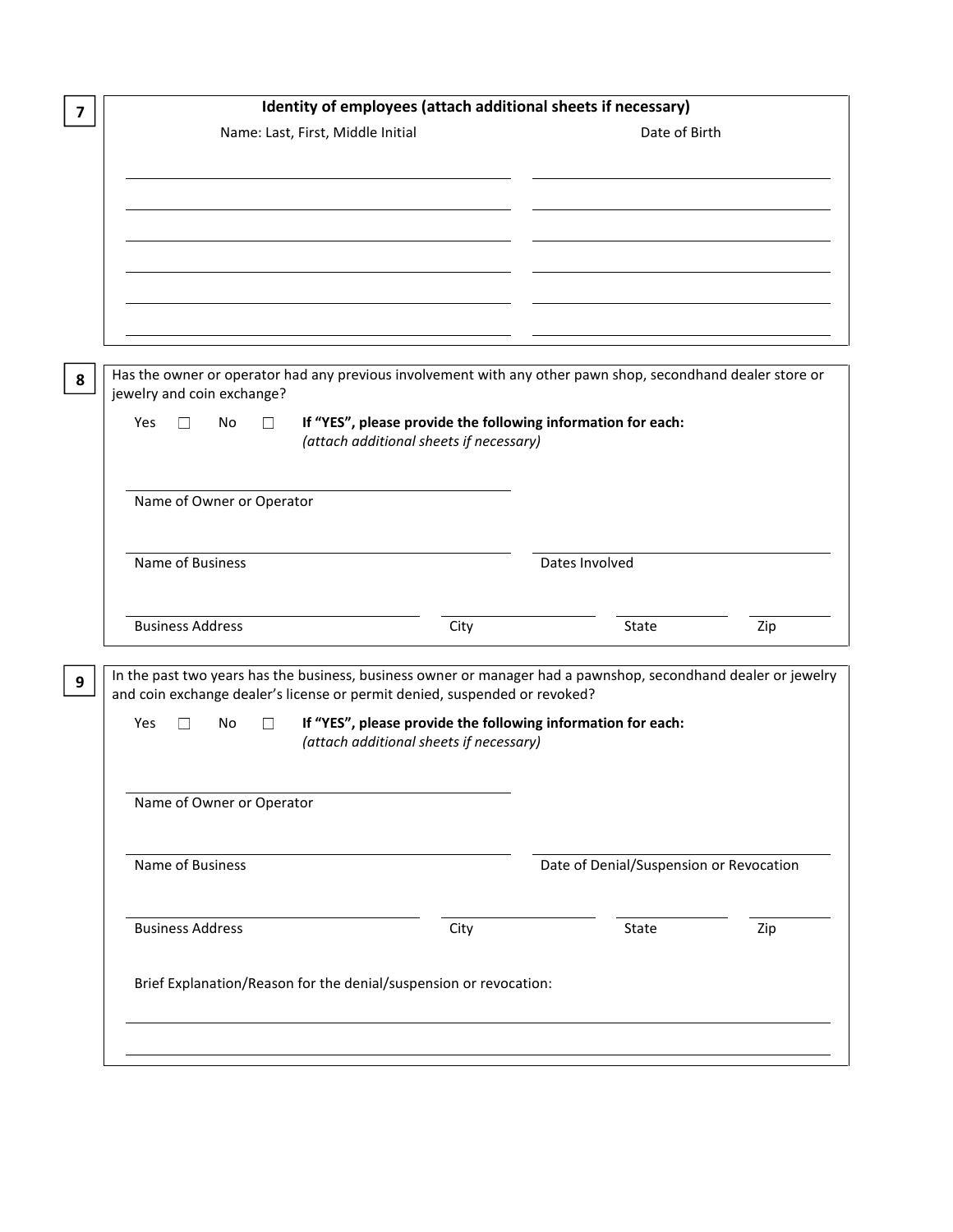# ACKNOWLEDGMENTS

| 10 | I understand and acknowledge that completion and submission of the application does not constitute a<br>valid license/permit and that operation of my business is not permitted until my application has been<br>approved and the license issued by the Monroe County Sheriff.<br>(Initial)                                                           |
|----|-------------------------------------------------------------------------------------------------------------------------------------------------------------------------------------------------------------------------------------------------------------------------------------------------------------------------------------------------------|
|    |                                                                                                                                                                                                                                                                                                                                                       |
| 11 | I understand and acknowledge that the license holder and/or their employees shall operate the business<br>so that it is not a source of disruption or disorder in and around the area where the business is located<br>and shall cooperate with any and all investigations relative to the business.<br>(Initial)                                     |
| 12 | I understand and acknowledge that the applicant and/or operator shall maintain all licenses required for<br>the operation of the business and shall notify the License Compliance Unit of the Monroe County<br>Sheriff's Office in writing of any change in status of said licenses.<br>(Initial)                                                     |
|    |                                                                                                                                                                                                                                                                                                                                                       |
| 13 | I understand and acknowledge that licenses are not transferrable and that prior to changing the name,<br>type, location or ownership and/or management of the business, the applicant and/or operator shall<br>notify the License Investigation Unit of the Monroe County Sheriff's Office.<br>(Initial)                                              |
|    |                                                                                                                                                                                                                                                                                                                                                       |
| 14 | I understand and acknowledge that licenses issued by the Monroe County Sheriff are annual licenses.<br>Pawnbroker, Secondhand Dealer and Jewelry and Coin Exchange licenses expire automatically on<br><b>December 31</b> of each year. I understand I must apply for a renewal license prior to January $1^{st}$ the<br>following year.<br>(Initial) |
| 15 | I understand and acknowledge that as the owner/operator of a licensed business, I shall not operate the<br>business or permit any occupancy beyond the hours set forth by law and set forth on said license.<br>(Initial)                                                                                                                             |
|    |                                                                                                                                                                                                                                                                                                                                                       |
| 16 | I understand and acknowledge that I am responsible for knowing and obeying, and ensuring that my<br>employees know and obey, applicable laws and rules as contained in the Local Laws of the County of<br>Monroe, including Local Law Chapter 384, as well as any applicable village, town, state and Federal<br>Laws.                                |
|    | (Initial)                                                                                                                                                                                                                                                                                                                                             |